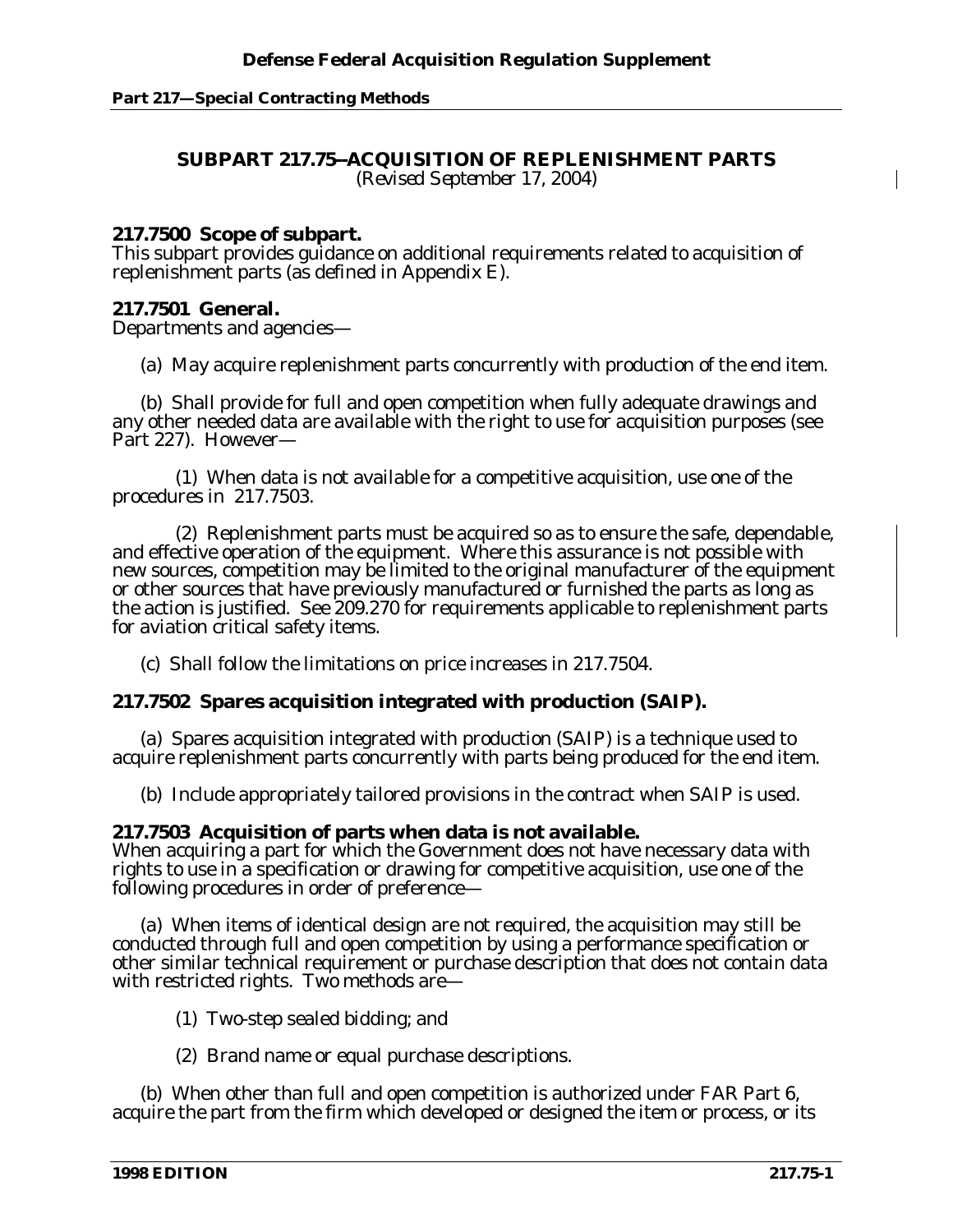### **Part 217—Special Contracting Methods**

licensees, provided productive capacity and quality are adequate and the price is fair and reasonable.

(c) When additional sources are needed and the procedures in paragraph (a) of this section are not practicable, consider the following alternatives—

(1) Encourage the developer to license others to manufacture the parts;

(2) Acquire the necessary rights in data;

(3) Use a leader company acquisition technique (FAR Subpart 17.4) when complex technical equipment is involved and establishing satisfactory additional sources will require technical assistance as well as data; or

(4) Incorporate a priced option in the contract which allows the Government to require the contractor to establish a second source.

(d) As a last alternative, the contracting activity may develop a design specification for competitive acquisition through reverse engineering. Contracting activities shall not do reverse engineering unless—

(1) Significant cost savings can be demonstrated; and

(2) The action is authorized by the head of the contracting activity.

## **217.7504 Limitations on price increases.**

This section provides implementing guidance for Section 1215 of Pub. L. 98-94 (10 U.S.C. 2452 note).

(a) The contracting officer shall not award, on a sole source basis, a contract for any centrally managed replenishment part when the price of the part has increased by 25 percent or more over the most recent 12-month period.

(1) Before computing the percentage difference between the current price and the prior price, adjust for quantity, escalation, and other factors necessary to achieve comparability.

(2) Departments and agencies may specify an alternate percentage or percentages for contracts at or below the simplified acquisition threshold.

(b) The contracting officer may award a contract for a part, the price of which exceeds the limitation in paragraph (a) of this section, if the contracting officer certifies in writing to the head of the contracting activity before award that—

(1) The contracting officer has evaluated the price of the part and concluded that the price increase is fair and reasonable; or

(2) The national security interests of the United States require purchase of the part despite the price increase.